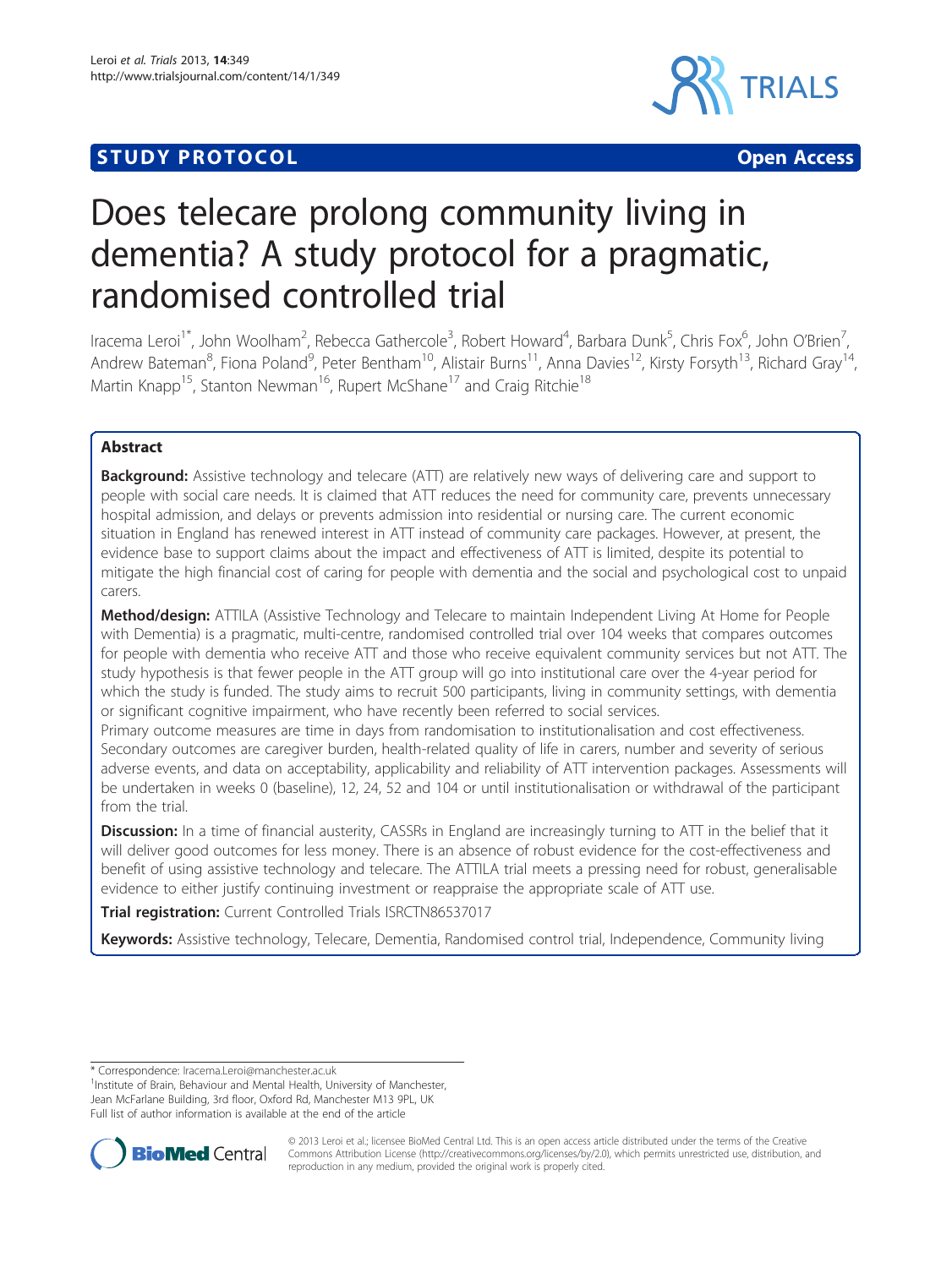## Background

There are approximately 800,000 people with dementia in the UK [[1](#page-7-0)], many of whom will require accommodation in nursing or residential care homes when their illness has progressed to the point at which they can no longer live safely and independently in their own homes. It has been estimated that over the next 2 decades the number of people aged 85 and over will increase by twothirds [\[2](#page-7-0)]. Over half of all users of adult social care services are aged 65 and over [[3\]](#page-7-0), and a steep rise in the numbers of people living with dementia is expected over the next few decades. The financial cost of caring for people with dementia is considerable [[1](#page-7-0)], as is the social and psychological cost to unpaid carers (generally a relative or friend, subsequently referred to as 'carers'). Carer breakdown is a common reason for the unplanned admission of older people (many of whom will have dementia) into permanent nursing or residential care [\[4](#page-7-0)].

Living Well with Dementia, the theme of the 2009 National Dementia Strategy for England [\[5](#page-7-0)], involves helping people with dementia retain their independence while living in their own homes as well as to maintain their quality of their life. People living with dementia who move from their own homes into institutional care often experience a loss of independence and quality of life. In order to minimize this possibility, the National Health Service (NHS) and Councils with Adult Social Services Responsibilities (subsequently referred to as CASSRs) in England aim to support people with dementia to live safely in their own homes for as long as possible.

Assistive technology and telecare (ATT) offer relatively new means of delivering care and support to people with social care needs by helping to manage risks facing older people with dementia who wish to remain living independently at home. Sensors to detect falls, floods, or the presence of gas from an unlit appliance in someone's home, for example; passive monitoring, for example, sensors placed within a home environment to detect movement; and alerting devices to relay information from the person's home to a remote site such as a call centre are claimed to support the independence of people with social care needs, to reduce the burden on unpaid carers [\[6](#page-7-0)-[10](#page-7-0)] and to save CASSRs money. By addressing risks associated with independent living for people with dementia, ATT has claimed to help reduce the need for community care, prevent unnecessary hospital admissions, and delay or prevent admission into residential or nursing care. [\[7](#page-7-0),[11-13\]](#page-7-0) The evidence to support such claims is limited and based largely on qualitative evidence or uncontrolled quantitative studies [\[14,15\]](#page-7-0). There is, therefore, an urgent need to provide evidence to inform decisions about whether to provide ATT in the homes of people with dementia. ATTILA is designed to answer questions about the efficacy and cost-effectiveness of ATT, with relevance for those who commission and provide care for people with dementia.

#### Research evidence

The first use of electronic ATT in the UK, in the 1990s, was to provide support for people with dementia and their carers [[11](#page-7-0),[16](#page-7-0)-[19\]](#page-7-0). Within a decade, interest in ATT has developed from a fringe interest for a handful of enthusiasts to a multi-million pound industry commanding government support, a Department of Health strategy [\[20\]](#page-7-0) and, increasingly, the use of ATT in CASSR settings as a mainstream service (see, for example [\[19](#page-7-0)]). However, as interest in ATT has increased, the specific focus on its application for those living with dementia has diminished [\[8](#page-7-0)]. The performance indicators that followed the Preventive Technology Grant (given to CASSRs in 2008 by the Department of Health [\[20\]](#page-7-0)) were intended to promote the widest possible use of telecare. The Department of Health did not, however, offer a clear indication of what this grant was supposed to 'prevent'. Although Woolham [[7](#page-7-0)] has drawn attention to the costeffectiveness of telecare for people with dementia by closely matching ATT with assessed need, and thereby preventing the need for more expensive forms of care, Poole [[21\]](#page-7-0) has argued that CASSRs should see ATT as a long-term investment, deploying it at an early stage without expecting immediate savings. This has contributed to a situation in which CASSRs have implemented ATT across several different care groups without always referring to the needs of the specific groups, such as people with dementia. The current economic situation, as well as a significant reduction in government CASSR funding, has led to increasing numbers of CASSRs developing an interest in ATT. Some have developed local strategies to use it, whilst others already have well-developed ATT services that can be deployed alongside, or instead of, non-institutional forms of support, often known as 'community care' within the UK.

Despite growing ATT use, the evidence to support its use is limited. The Whole System Demonstrator study (WSD) was funded by the Department of Health in 2008 to investigate the impact and effectiveness of ATT in England [[22](#page-7-0)-[27\]](#page-8-0), Steventon A, Bardsley M, Billings J, Dixon J, Doll H, Beynon M, Hirani S, Cartwright M, Rixon L, Knapp M, Henderson C, Rogers A, Hendy J, Fitzpatrick R, Newman S: The effect of telecare on the quality of life and psychological well-being of elderly recipients of social care over a 12 month period – the whole systems demonstrator (WSD) cluster randomised trial, forthcoming, Henderson C, Knapp M, Fernández JL, Beecham J, Hirani S, Beynon M, Cartwright M, Rixon L, Doll H, Bower P, Steventon A, Rogers A, Fitzpatrick R, Barlow J, Bardsley M, Newman S, Whole System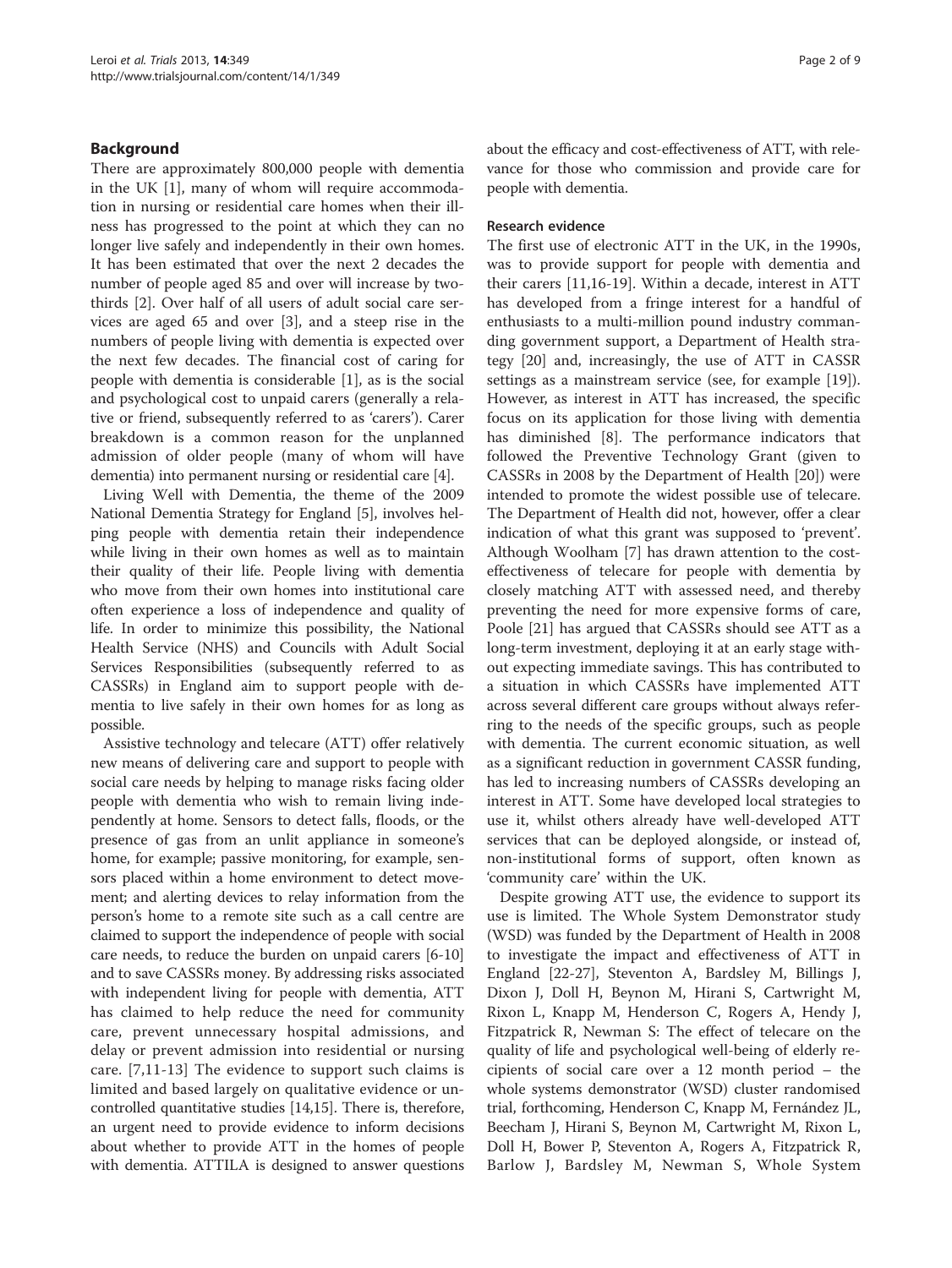Demonstrator Evaluation Team: Cost-effectiveness of telecare for people with social care needs: the whole systems demonstrator cluster randomised trial, forthcoming]. However, individuals with dementia were not specifically included. This, together with the relative dearth of dementia-specific studies in ATT, means that a significant gap remains in our evidence. Although there are relatively large numbers of qualitative studies, audits and service evaluations, there are few studies with sufficient rigour and appropriate design to offer any degree of generalisability [\[15\]](#page-7-0) or agreement about how 'success' can be measured [[28\]](#page-8-0). One study has suggested that, when used appropriately, ATT is highly cost-effective. Unfortunately, limitations in design and methodology constrain the generalisability of this study's findings [\[19\]](#page-7-0). Evidence from a well-designed study such as ATTILA may therefore also be used to guide future policy direction.

## Policy guidance

The Department of Health in England's 'Building Telecare' strategy in 2005 [[20](#page-7-0)] provided generic advice to CASSR. As part of this strategy, a Preventive Technology Grant, which CASSRs were required to spend on developing local ATT services, was made available. England's 2009 National Dementia Strategy [\[14\]](#page-7-0) recommended a 'watching brief' for emerging evidence of the impact of telecare, stating:

However, with respect to more recent innovations, this is not an area where the strategy is able at this time to make specific recommendations. Instead, central, regional and local teams should keep in touch with initiatives in the areas of housing and telecare and make appropriate commissioning decisions as data become available, for example from the Department's large-scale field trials of telecare and assistive technology. Department of Health (2009) p. 56

#### Aim of the study

The aims of the ATTILA trial are to test the following hypotheses:

- That the application of ATT will significantly *extend* the time that people with dementia can continue to live independently and safely in their own homes.
- That ATT interventions are *cost-effective* in the management of risk and maintenance of independence in people with dementia living in their own homes.
- That provision of ATT interventions to people with dementia living at home will significantly reduce the number of incidents involving serious risks to safety

and independent living, particularly those involving acute admissions to hospital,

• That ATT interventions will reduce burden and stress in family and other unpaid carers and increase quality of life for people with dementia.

#### **Objectives**

These hypotheses will be tested by the following primary and secondary objectives:

#### Primary objectives

To establish whether ATT assessments and interventions extend the time that people with dementia can continue to live independently in their own homes and whether this is cost-effective.

#### Secondary objectives

- (1)To establish whether these technologies can significantly *reduce the number of incidents* involving serious risks to safety and independent living, including acute admissions to hospital.
- (2)To reduce burden and stress in family and other unpaid carers; and increase quality of life for people with dementia and their unpaid carers.
- (3)To collect qualitative and quantitative data from people living with dementia, their paid and unpaid carers, and members of the NHS and CASSR teams about their experience of using these technologies.

# **Methods**

#### Design

ATTILA is a pragmatic randomised controlled trial over 104 weeks. Blinding will not be undertaken as it is not feasible. It will be conducted in the homes of people living with dementia and who are eligible to receive a package of social care through CASSRs. The trial will compare outcomes in two groups of participants randomised to one of two study arms: either (1) receiving an ATT needs assessment, followed by the installation of ATT devices and response services which will be deployed by the CASSR, or (2) receiving a semi-structured ATT needs assessment, followed by the installation of an ATT package restricted to only smoke and carbon monoxide detectors and a pendant alarm if indicated, also arranged by CASSRs. The key outcomes will be *time to institutionalisation* and cost-effectiveness of the intervention.

The trial is not funded to source, assess the need for or deploy ATT. Our approach is therefore to work alongside CASSRs that have been charged by the Department of Health with responsibility for establishing and developing local ATT services.

The study has been approved by the NHS Health Research Authority National Research Ethics Committee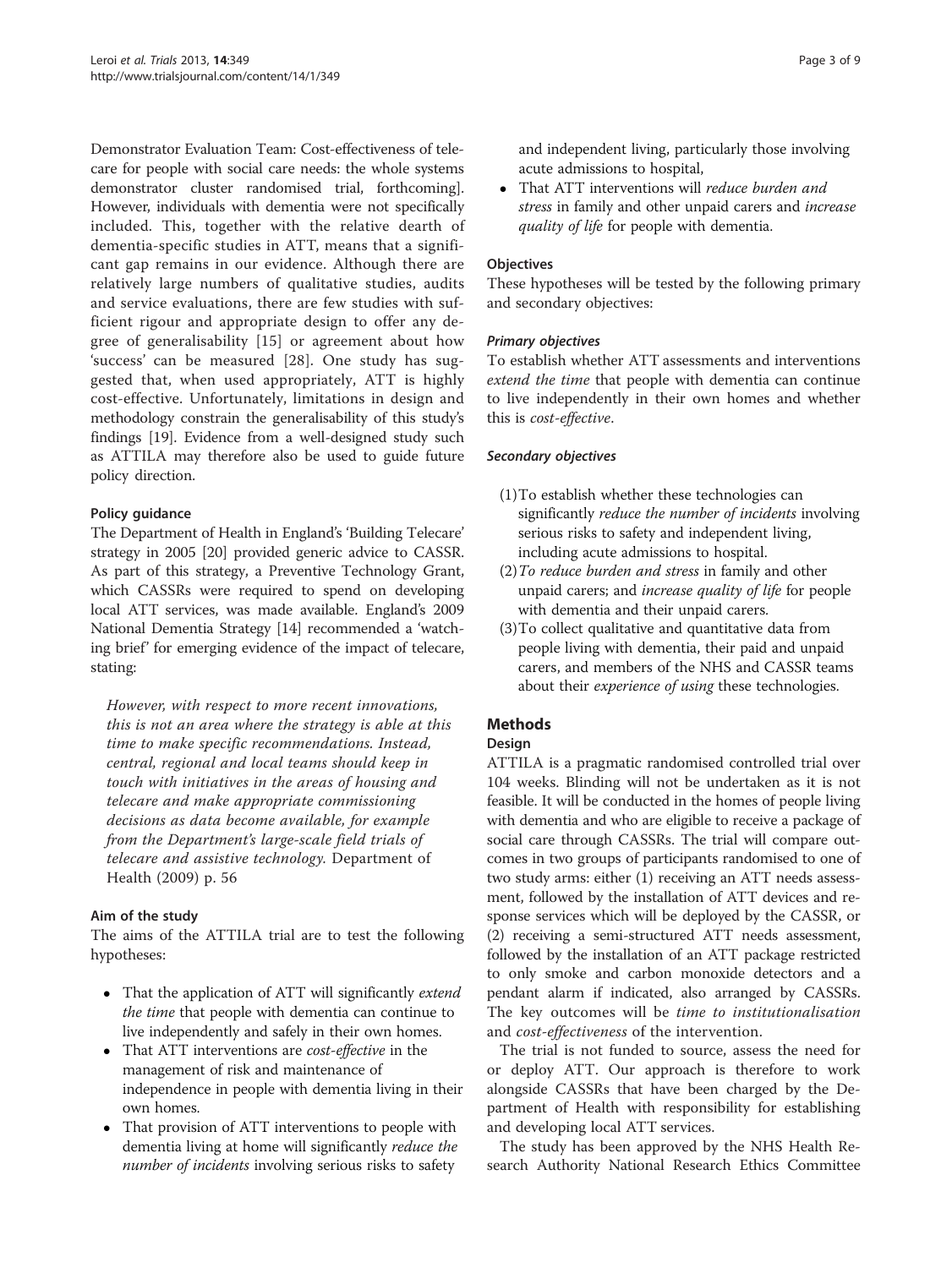(REC reference number 12/LO/186) and is registered with the ISRCTN ([http://www.controlled-trials.com/](http://www.controlled-trials.com/ISRCTN86537017) [ISRCTN86537017\)](http://www.controlled-trials.com/ISRCTN86537017).

#### Planned inclusion and exclusion criteria Inclusion criteria

Participants will be people with dementia or evidence of cognitive difficulties significant enough to suggest the presence of dementia without having been formally diagnosed as having dementia, both with and without capacity. This will include those with young or later-onset dementia. Additionally, all participants must fulfil the following criteria:

- Meeting England's eligibility criteria for access to social care services FACS (Fair Access to Care Services);
- Living in an ordinary community dwelling (including sheltered and very sheltered accommodation);
- Have a working telephone line in their home.

# Exclusion criteria

People ineligible to take part will be those:

- Receiving an ATT intervention already (excluding the sole provision of smoke, carbon monoxide or pendant alarms) or where ATT has previously been provided but has not been used;
- Being unlikely to comply with follow-up, e.g. because of an unstable medical condition;
- Participating in another clinical trial involving an intervention for dementia;
- Having an urgent need for a care package due to immediate and severe risks to themselves or others.

#### Recruitment/consent procedures

There will be several routes for participant recruitment. NHS services (mental health or otherwise) will likely be the first-line sources for recruitment. We will extend recruitment beyond the NHS to local social services and include all people with dementia assessed through the FACS processes (as did the WSD) [[23](#page-7-0)]. Those referred from the NHS will have to meet FACS eligibility and those referred via CASSRs will either have a diagnosis of dementia or evidence of severe memory impairment.

Participating CASSRs will, after assessing FACS eligibility, ask all FACS-eligible referrals who may meet the other ATTILA trial eligibility criteria if their contact details can be made available to a named individual in a local ATTILA research team. Once identified, they will be registered with the ATTILA Study Office. A member of the local research team will contact this person and recruit them according to the trial standard operating procedures, followed by the appropriate randomisation procedures.

Consent will be sought using a defined protocol that meets the requirements of England's Mental Capacity Act (2005), and where appropriate, data sharing agreements will previously have been agreed with the CASSR concerned to ensure that the transfer of personal data from the CASSR to the research team is lawful. If consent is not given, the individual will not be recruited and all of their personal data will be removed from research team records and destroyed.

For FACS-eligible participants who come from CASSRs, referrers will contact the local ATTILA study centres, which will arrange for a researcher to visit the prospective participant to explain the study and check eligibility to take part in the trial. If there is an urgent need for community or other forms of care or support services, then consent will be sought at that visit so that the prospective participant can be immediately randomised. If an urgent need for social services is not apparent, then information about the study will be left with the prospective participant and the researcher will return 24 h later to obtain consent to participate in the study. The participant will then be randomised. After randomisation, assessment for ATT and for provision of ATT services (within limits set by randomisation) will be left entirely to the local social services authority concerned. Participants who come from the NHS will only be eligible once FACS eligibility has been established by the CASSR.

#### **Assessments**

Assessments will be undertaken by local investigators employed by the ATTILA team in weeks 0 (baseline), 12, 24, 52 and 104. All local investigators are researchers with clinical experience.

Following an assessment of mental capacity (and therefore ability to consent), confirmation of eligibility to take part, the consent process and randomisation, both groups will receive an initial assessment using the following scales: the Bristol Activities of Daily Living Scale (BADLS) [[29](#page-8-0)], Standardised Mini-mental State Exam (SMMSE) [[30](#page-8-0),[31](#page-8-0)], the Client Services Receipt Inventory (CSRI) [[32\]](#page-8-0), The Model of Human Occupation Screening Tool (MOHOST) [[33](#page-8-0)] and the EuroQol EQ-5D [[34](#page-8-0)]. Unpaid carers of participants will be assessed over the same intervals using the Zarit Burden Inventory (ZBI) [[35](#page-8-0)], The Centre for Epidemiological Studies Depression Scale (CES-D10) [[36\]](#page-8-0), the State Trait Anxiety Inventory (STAI-6) [\[37\]](#page-8-0), the Short Form Health Survey (SF-12v2) [[38\]](#page-8-0) and the Carer Technology Acceptance Questionnaire (SUTAQ) [\[39](#page-8-0)]. All of the outcome measures have established validity and high levels of inter- and intra-rater reliability. No pre-testing before randomisation is possible because of concerns by local authority hosts that this will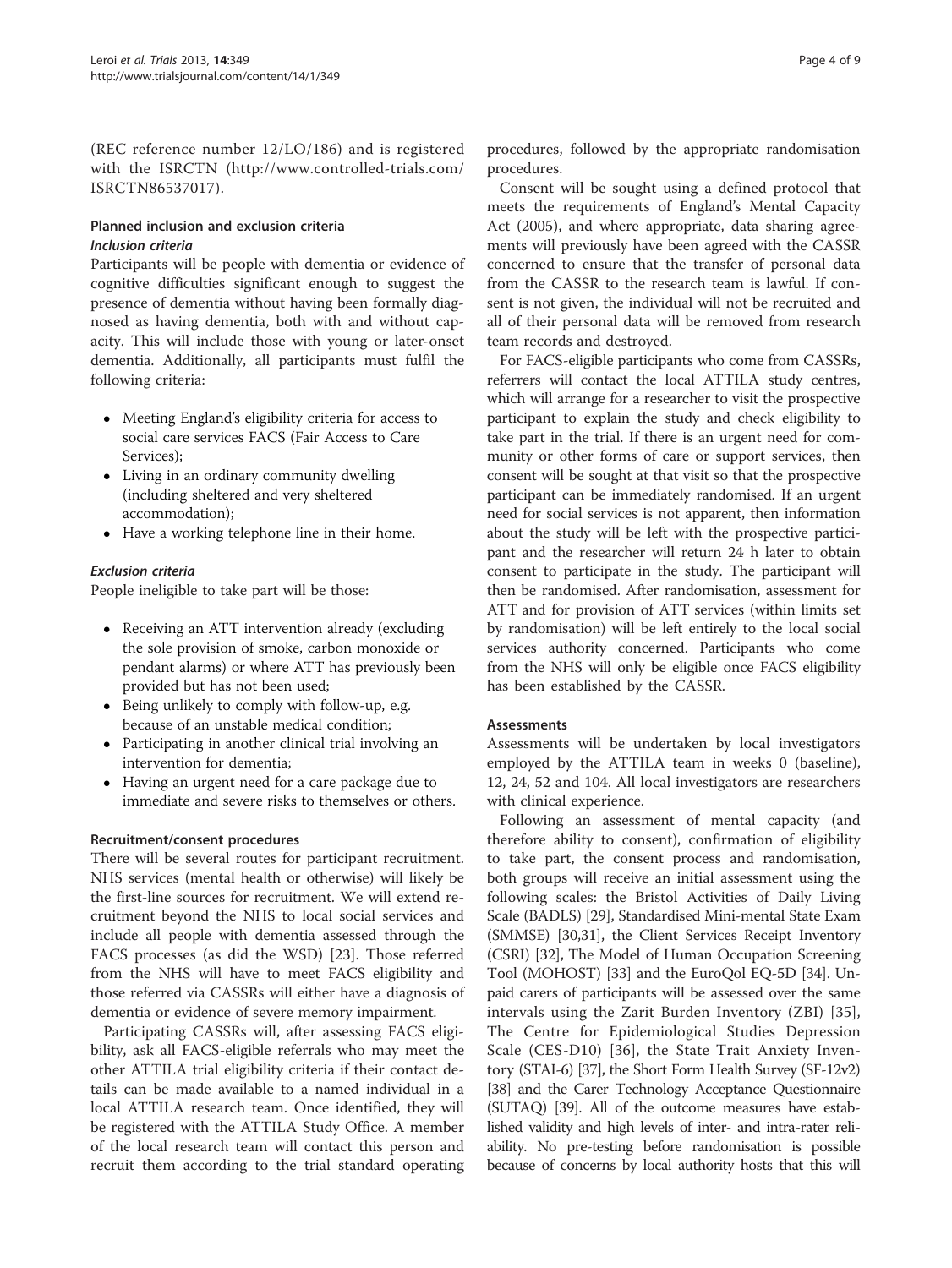delay the deployment of care and/or telecare to people who may have urgent needs for support.

#### Primary outcome measures

#### Time in days from randomisation to institutionalisation

This is defined as the permanent transition of the individual from living in their own home to nursing or residential care home or to admission to an acute care facility that results in permanent placement in a residential care or nursing home.

#### Cost-effectiveness

Costs will be calculated by attaching nationally applicable unit cost measures to health and social service use (collected at intervals stated above for each participant using a modified version of the CSRI), using national figures taken from the Personal Social Services Research Unit (PSSRU) annual compendium [[40\]](#page-8-0) where available. The costs of ATT will be calculated anew for those services provided, and in this we will be guided by methods and experience gained in the WSD trial of telecare and telehealth [\[25](#page-8-0)]. Data on carer time and task inputs will come from the CSRI, and will be valued using two approaches (replacement wage and opportunity cost) and then comparing the results in sensitivity analyses.

Cost-effectiveness analyses will be of two types to take into account the complication that the primary outcome (time to institutionalisation) is itself partly an indicator of resource use. Each type of analysis will then be conducted from each of two perspectives: for the 'formal' health and social care system (which is, for example, the perspective employed by the National Institute for Health and Care Excellence in England and Wales to appraise health technologies as a basis for producing clinical guidelines [\[41](#page-8-0)]) and for society as a whole (which would then additionally include the value of carer time and any productivity losses from disrupted employment, either for the person with dementia or the carer).

The first type of cost-effectiveness analysis will measure costs only up to the point at which a study participant goes into a care home or hospital and not beyond ('community costs') and will then examine cost-effectiveness in achieving the primary outcome (days from randomisation to institutionalisation in the two year period). This analysis will show the incremental cost of community-based support for each additional institutional day avoided. The second type of analysis will measure costs for the whole 2-year period, including costs of care home and hospital stays ('total costs'), and will then examine cost-effectiveness where the outcome is EQ-5D change, also over the 2-year period. We will also use the EQ-5D to generate Quality-Adjusted Life Year (QALY) measures by attaching societal weights [[42](#page-8-0)].

We will compute incremental cost-effectiveness ratios and plot cost-effectiveness acceptability curves, which will be generated from the net benefit approach and using bootstrap regression for a range of values of willingness to pay for the corresponding outcomes. In each case, we will also be able to carry out these analyses at 24 and 52 weeks.

#### Secondary outcome measures

#### Burden in carers

We will measure both burden associated with care-giving and levels of psychological distress among the principal carers of participants at baseline, 12, 24, 52 and 104 weeks using the 22-item short version of the ZBI [\[35\]](#page-8-0).

#### Quality of life

We will measure health-related quality of life in carers using the SF-12v2 [\[38](#page-8-0)].

#### Number and severity of serious adverse events

As in any trial, serious adverse events (requiring GP or hospital care) will be recorded and reported. Details of how we propose to do this are presented below in Sect. 6, which deals with safety monitoring procedures.

#### Quantitative and qualitative data

Data on acceptability, applicability and reliability of ATT intervention packages will be collected using the SUTAQ. This questionnaire is currently being validated using data from the WSD. We will collect unpaid carers' experiences, which will provide examples of ways in which their lives, well-being and care-giving roles may have been enhanced and/or undermined by the use of these technologies. Variation in their experiences and the reasons for this variation will be explored through semi-structured interviews with individuals from groups purposively sampled to maximize diversity of types of carer characteristics from: (1) carers who have used the ATT for at least 6 months, (2) carers who have requested ATT withdrawal after installation and (3) carers who have refused ATT when offered. To achieve theoretical saturation (the point at which no new themes emerge), at least ten participants will be interviewed from each group, with up to a further five from each if needed [[43](#page-8-0)].

#### **Statistics**

#### Sample size calculation

On average, 50% of participants with a BADLS score of >15 will enter residential care after 24 months [\[44](#page-8-0)]. A reduction in the estimated 24-month transition to care home rate by 30% (i.e. 50% institutionalised at 2 years reduced to 35%) would require the involvement of 500 participants allowing for 10% attrition due to death while still living in a community setting. This equates to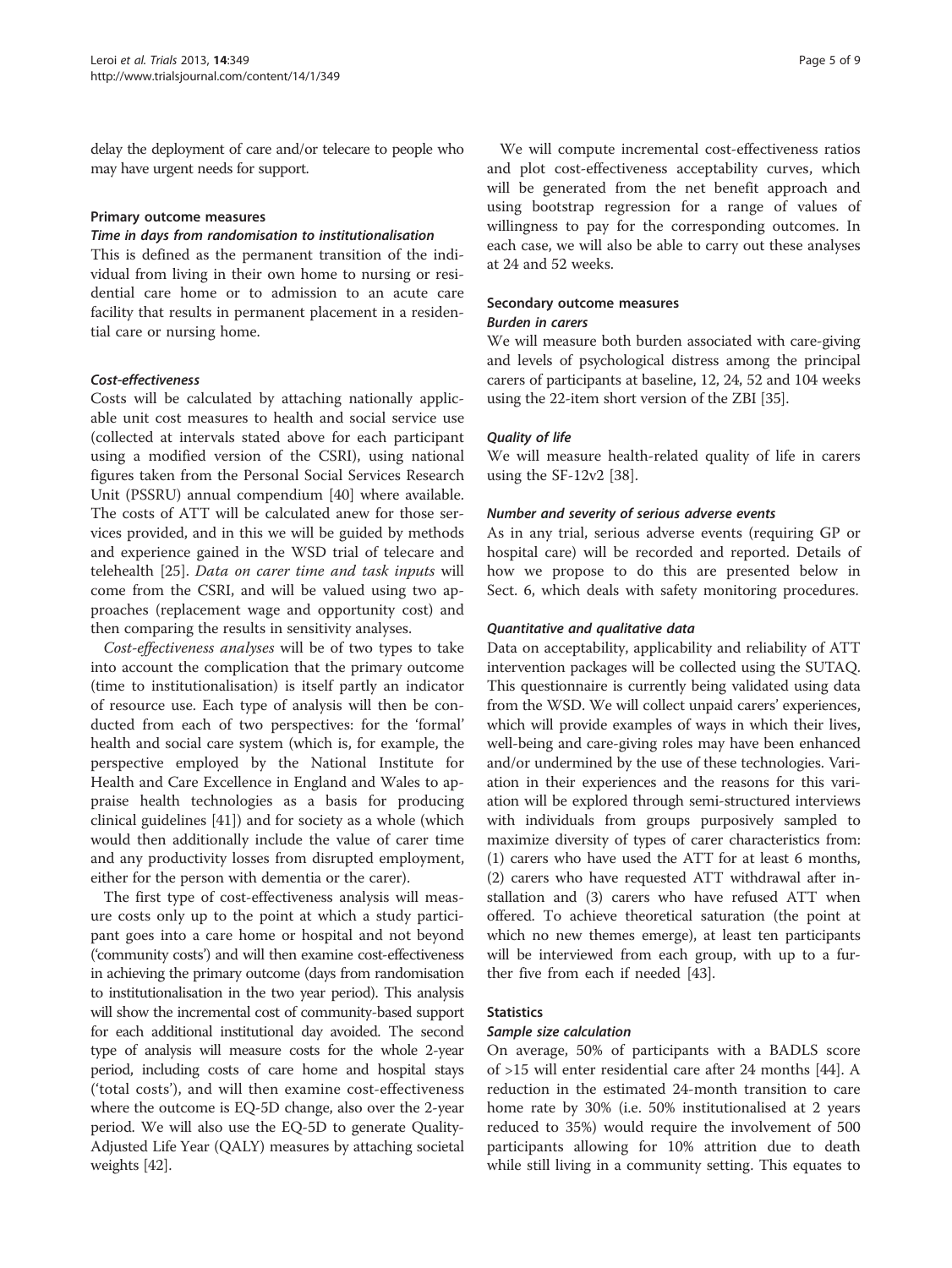an average of 55 days of longer independent home life for participants receiving ATT. The trial would therefore be powered to detect a mean institutional delay of a little less than 8 weeks. Expert opinion suggests that 8 weeks is close to the minimum clinically important difference in delaying institutionalisation [\[45](#page-8-0)].

#### Analyses

Statistical analysis will be by intention to treat (ITT). All participants who are randomised will be included in the comparison and analysed according to their randomised allocation, including those who discontinue the ATTILA study. Wherever possible, we will continue to collect follow-up data from these participants after they leave the study, so that the data set will be as complete as possible.

The primary outcome of time to institutionalisation will be analysed using standard log rank methods and will include all events, even those occurring after 2 years. Continuous outcome measures, e.g. health-related quality of life and functional ability measures, will be analysed using repeated measures regression techniques to maximise statistical power. Exploratory subgroup analyses will be undertaken, with appropriate caution, to investigate any influence of the baseline prognostic factors (gender, age, risk profile, support structure) on outcome.

For qualitative data, thematic analysis of transcripts and field notes will be undertaken to develop themes emerging inductively from data and narrative analysis of longitudinal elements to identify and contextualise acceptable and less-acceptable practices and features of AT equipment use. A collaborative analytic strategy will involve appropriate research team members and service user/carer researchers to enhance validity and to help integrate qualitative and quantitative findings. This component will be subject to a supplementary application for ethical review.

Local, site-specific reports will be produced by each local ATTILA research site towards the end of the fieldwork period. The timing of reports and locally specific content will be locally discussed and negotiated between the local PI and designated senior managers within the local CASSR.

Handling of potential bias and heterogeneity across centres Since there may be some heterogeneity in the practice of the research workers in identifying ATT needs across the different centres, between-centre heterogeneity will be explored in stratified analyses.

Because ATTILA is not a blinded study, it is conceivable that participants in the control group may be offered ATT by CASSR staff because they believe that risks to safety or independence might be better managed in this way, to delay or prevent institutionalisation. As a safeguard against such potential outcome bias, we will collect detailed data on 'cross-overs' in the control arm and reasons for this: in particular whether the cross-over is due to high risk incidents and the introduction of ATT is seen as an alternative to institutional care. To identify such potential outcome bias we will undertake sensitivity analyses, counting such participants as equivalent to meeting the primary outcome (i.e. equivalent to institutionalisation). However, the design of the study is pragmatic and the primary analysis will be restricted to actual cases of institutionalisations as awareness that the patient is, or is not, receiving these technologies will be just one of the complex factors that underlie institutionalisation.

Handling of missing data Reasons for withdrawing from the study will be collected and, since stopping the ATTILA intervention is likely to be informative (e.g. a failure of or intolerance to the intervention), this information will be used in sensitivity analyses to investigate and reduce the impact of missing data.

Handling of reports of death It is likely that a substantial number of deaths may occur amongst participants who have been previously institutionalised and therefore will have met the primary outcome. For deaths among participants resident in the community, deaths that occur as a consequence of an identified risk that the ATT might have affected will be included as a secondary outcome measure (documented as a serious adverse event) and the number of identified un-related deaths in the two study groups will be compared in the overall analysis and included in a sensitivity analysis of the primary outcomes.

Competing risk analysis At baseline, we will collect data on the categories of risk (e.g. safety within the home or wandering) and the recommended ATT intervention to protect against this risk. In cases where two types of technology are recommended that might both reduce a particular risk, we will undertake competing risk analyses to try to disentangle the relative efficacy of each intervention. We will enhance statistical power for such analyses by reviewing each institutionalised patient to classify the contribution of particular risk behaviours to the participant's transition to institutional care.

#### Ethical considerations

There are important ethical issues to be considered in any research involving people who are living with a diagnosis of dementia.

#### Ethics and randomised controlled trial (RCT) design

Although there is some research evidence to suggest ATT may have benefits, most of this evidence is based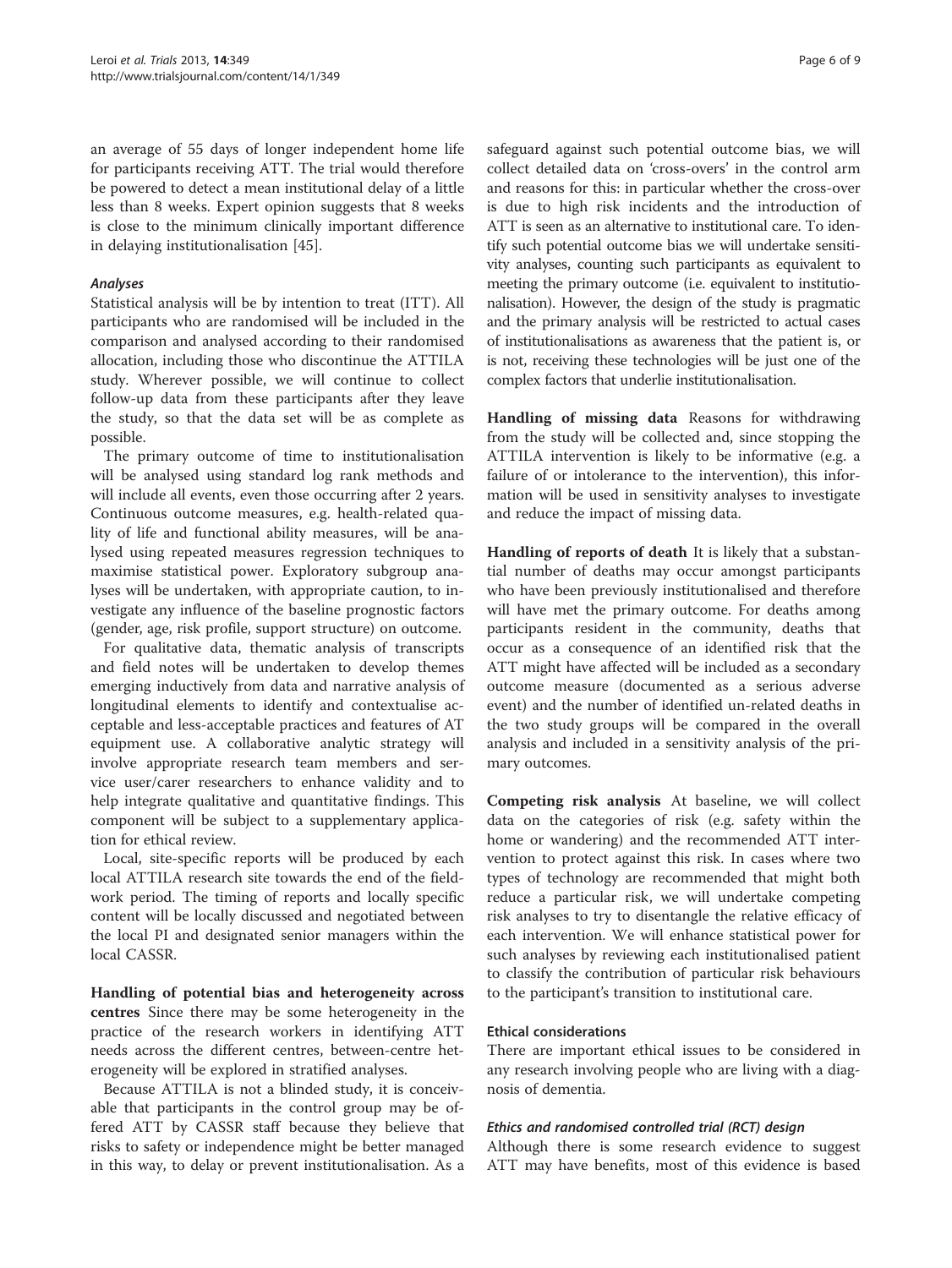on small-scale and qualitative studies. Whilst much of this evidence supports the use of assistive technologies in maintaining safety in some specific cases and situations, it is insufficient to support conclusions that effectiveness and utility of ATT have been established. For this reason, we consider that it is ethical to conduct a trial as we have proposed here, to provide more definitive evidence about the impact of ATT on the lives of people with dementia and their carers.

Seeking consent We will assume that consent is not an 'event' but a process. We will therefore actively seek reaffirmed consent on all the occasions that we contact participants and seek their data.

Release of personal data by the CASSR We will, depending on the wish of the CASSR, either agree to a data exchange protocol to allow for the exchange of personal data or introduce a simple protocol to the FACS assessment procedures in the CASSR over the recruitment period. Social work practitioners will ask newly referred, and eligible, people for their permission for their contact details to be released to us so that we can contact them.

Informed consent It will be made clear to potential participants and their carers what taking part in the study will entail, that they are not obliged to take part in the trial and that the care that they will continue to receive from the NHS and local CASSR teams will not be adversely affected if they choose not to participate or wish to withdraw from the trial at any point.

Mental capacity A diagnosis of dementia does not necessarily mean that the potential participant cannot consent to take part in the study and careful, but tactful checks will be made to establish their capacity to consent. When the person does not have capacity to consent, we will seek to identify someone known to the participant who would be prepared to act as the participant's consultee, within the meaning of England's Mental Capacity Act (2005).

Case accountability Legal responsibility for the provision of services will rest at all times with the host CASSR in each study site. We will record the type and amount of care services, care support and ATT provided, but we will not intervene in the way in which these services are deployed (unless our advice is sought by the host CASSR). We recognise the concerns of some participants, their carers and staff about the ethics of withholding ATT, particularly as in some sites, ATT is being actively promoted as beneficial. CASSR staff will therefore, in practice, retain the right to suggest, for

example, that participants in either the intervention or control group be admitted into nursing or residential care, or, in the case of control participants, recommend ATT if they feel that without it, the person's ability to remain living safely in the community would be jeopardised. The research team will monitor for adverse incidents and will act to withdraw any participant if they assess that it is not in the best interests of the participant to continue in the study. The Independent Data Monitoring Committee (IDMC) will meet to review all adverse events' data together with effectiveness and efficacy data at least every 6 months and will recommend discontinuing the trial prematurely if it becomes apparent from primary outcome data that efficacy has been established or that the frequency of adverse events indicates that effectiveness of the intervention is overwhelmingly likely.

Participant benefit In practice, participants in studies of this kind benefit from taking part as involvement can produce positive effects. Our objective, however, is to produce evidence that will provide a robust basis for service development and will therefore benefit people living with dementia and their carers. The study team has the appropriate skills and experience in conducting clinical trials with people with dementia and includes those with specific expertise in the use and evaluation of ATT in dementia, statistics, health economics evaluation and social research methodologies. The team is distributed over a number of large population centres, which will enable the recruitment of the relatively high numbers of participants that the trial design requires. Large-scale clinical trials are expensive to conduct but are needed to provide the definitive answers that important clinical questions required so as to develop and implement clinically and cost-effective interventions within the NHS and CASSRs in England.

# **Discussion**

ATT is promoted by the Department of Health in England as a means of supporting older people at home. ATT is increasingly being offered as a mainstream service, and investment in this technology by CASSRs is increasing rapidly in the belief that it will save money. At present there is limited evidence to support this view. The only existing RCT evidence (from the WSD) did not specifically include people with dementia. The needs of this group mean that ATT will need to be deployed differently, and the impact of ATT may also be different compared to people without dementia. At a time of economic austerity, the provision of ATT may not, in fact, be cost-effective. If, however, ATT is shown to help people with dementia remain independent and improve their health-related quality of life, as well as being cost-effective, then investment in ATT will be fully justified.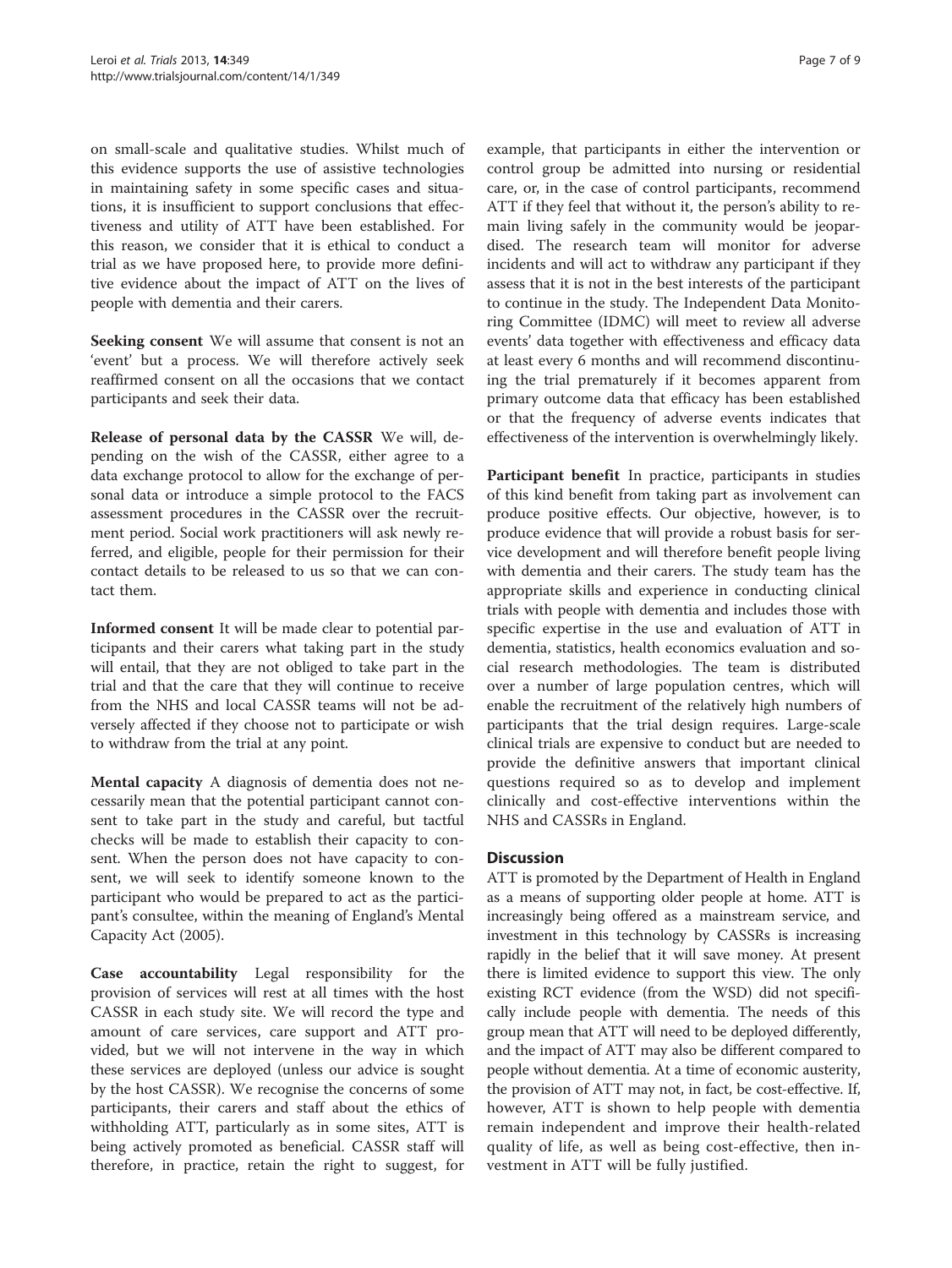# <span id="page-7-0"></span>Trial status

#### In progress.

#### **Abbreviations**

ATT: Assistive technology and telecare; CASSR: Councils with Adult Social Services Responsibilities; NHS: National Health Service; FACS: Fair Access to Care Services; RCT: Randomised controlled trial; WSD: Whole system demonstrator.

#### Competing interests

A list of investigators with competing interests and the details that they declared is as follows:

Dr Iracema Leroi received research funding, speaker and consultancy fees from companies associated with dementia care, including Novartis, Pfizer, Eisai, Shire, Boehringer-Ingleheim and Lundbeck.

Dr John Woolham received travelling and accommodation expenses from Tunstall PLC to speak at a conference in Madrid in 2006.

Professor John O'Brien received research funding, speaker or consultancy fees from companies associated with dementia care, including Novartis, Pfizer, Eisai, Shire, Lundbeck, Lilly, GE Healthcare, Bayer Healthcare, TauRx, Nutricia and Cytox.

Dr Chris Fox received research funding, speaker and consultancy fees from companies associated with dementia care, including Naturica, Novartis, Pfizer, Eisai, Shire, Boehringer-Ingleheim and Lundbeck.

Professor Martin Knapp received research funding or consultancy fees from companies associated with dementia care, including Janssen and Lundbeck. The following authors declare that they have no competing interests: Ms Rebecca Gathercole, Professor Robert Howard, Dr Peter Bentham, Dr Craig Ritchie, Professor Alistair Burns, Dr Rupert McShane, Professor Richard Gray, Ms Barbara Dunk, Professor Kirsty Forsyth, Professor Stanton Newman, Dr Anna Davies and Dr Fiona Poland.

#### Authors' contributions

IL and JW were part of the protocol development team and drafted the manuscript. RG revised the paper. RH, BD, CF, JO, MK and FP assisted in the preparation of the manuscript. PB, CR, AB, RM, RG, MK, KF, SN and AD have contributed to the design of the trial and other written materials that this manuscript has drawn on. All authors read the manuscript and commented on and approved the final manuscript.

#### Author details

<sup>1</sup>Institute of Brain, Behaviour and Mental Health, University of Manchester, Jean McFarlane Building, 3rd floor, Oxford Rd, Manchester M13 9PL, UK. <sup>2</sup>Faculty of Health & Life Sciences, Charles Ward Building, Coventry University, Coventry CV1 5FB, UK.<sup>3</sup> Department of Old Age Psychiatry, King's College London, Institute of Psychiatry, De Crespigny Park, Box 070, London SE5 8AF, UK. <sup>4</sup>Department of Old Age Psychiatry, Institute of Psychiatry, De Crespigny Park, Box 070, London SE5 8AF, UK. <sup>5</sup>South London & Maudsley NHS Foundation Trust, 115 Denmark Hill, The Maudsley, London SE5 8AZ, UK. <sup>6</sup>School of Medicine, Health Policy and Practice, University of East Anglia, Norwich, Norfolk NR4 7TJ, UK. <sup>7</sup>Department of Psychiatry, University of Cambridge, Level E4, Box 189, Addenbrookes Hospital, Hills Road, Cambridge CB2 0QQ, UK. <sup>8</sup>Oliver Zangwill Centre for Neuropsychological Rehabilitation, Princess of Wales Hospital, Ely CB6 1DN, UK. <sup>9</sup>School of Allied Health Professionals, University of East Anglia, Norwich, Norfolk NR7 4TJ, UK. <sup>10</sup>The Barberry Centre, 25 Vincent Drive, Birmingham B15 2FG, UK. <sup>11</sup>School of Community Based Medicine, University of Manchester, Jean McFarlane Building, 3rd floor, Oxford Rd, Manchester M139PL, UK. <sup>12</sup>School of Community and Health Science, City University, University Building A224,<br>St John St, London EC1V 0HB, UK. <sup>13</sup>Queen Margaret University, Edinburgh EH21 6UU, UK. 14Clinical Trial Service Unit, Richard Doll Building, Old Road Campus, Roosevelt Drive, Oxford OX3 7TF, UK. 15Personal Social Services Research Unit, London School of Economics and Political Science, Houghton St, London WC2A 2AE, UK. <sup>16</sup>School of Community and Health Sciences, City University, Northampton Square, London EC1V 0HB, UK. 17Oxfordshire & Buckinghamshire Mental Health NHS Foundation Trust, Warneford Hospital, Old Road, Headington, Oxford OX3 7JX, UK. 18Centre for Mental Health, Imperial College London, Claybrook Centre, Charing Cross Campus 37 Claybrook Rd, London W6 8LN, UK.

#### References

- 1. Knapp M, Prince M, Albanese R, et al: Dementia UK: a report into the prevalence and cost of dementia prepared by the personal social services research unit (PSSRU) at the London School of Economics and the Institute of Psychiatry at Kings College London, for the Alzheimer's Society. London: London School of Economics and Institute of Psychiatry; 2007.
- 2. Wanless Sir D, Forder J: Securing good care for older people. Taking a long term view. London: The King's Fund; 2006.
- 3. Department of Health: The Government's expenditure plans 2003 local authority personal social services gross expenditure by client group. London: COI; 2001.
- 4. Bebbington A, Darton R, Netten A: Care homes for older people: Vol. 2 Admissions, needs and outcomes. The 1995–96 national longitudinal survey of publically funded admissions. London: Personal Social Services Research Unit; 2001.
- 5. Department of Health: Living well with dementia: a national dementia strategy. London: COI; 2009.
- Gitlin LN, Winter L, Dennis MP: Assistive devices caregivers use and find helpful to manage problem behaviours of dementia. Gerontechnol 2010, 9:408–414.
- 7. Woolham J: The effectiveness of assistive technology in supporting independence of people with dementia: the safe at home project. London: Hawker; 2006.
- 8. Department of Health: Building telecare in England. [with http://www.](with http://www.leonardo-energy.org/sites/leonardo-energy/files/root/pdf/2005/dh_4115644.pdf) [leonardo-energy.org/sites/leonardo-energy/files/root/pdf/2005/dh\\_4115644.](with http://www.leonardo-energy.org/sites/leonardo-energy/files/root/pdf/2005/dh_4115644.pdf) [pdf](with http://www.leonardo-energy.org/sites/leonardo-energy/files/root/pdf/2005/dh_4115644.pdf).
- 9. The Audit Commission: Assistive technology: independence and well-being. [http://archive.audit-commission.gov.uk/auditcommission/subwebs/](http://archive.audit-commission.gov.uk/auditcommission/subwebs/publications/studies/studyPDF/3116.pdf) [publications/studies/studyPDF/3116.pdf.](http://archive.audit-commission.gov.uk/auditcommission/subwebs/publications/studies/studyPDF/3116.pdf)
- 10. Miskelly F: Assistive technology in elderly care. Age Ageing 2001, 30:455-458.
- 11. Mitchell R: An evaluation of Falkirk's mobile community alarms service. Scotland: Unpublished, Falkirk Council; 1996.
- 12. Cash M: At home with AT (assistive technology). Bristol: Dementia Voice; 2004.
- 13. Doughty K, Williams G: Practical solutions for the integration of community alarms, assistive technology and telecare. Qual Ageing 2001, 1:31–47.
- 14. Bharucha AJ, Anand V, Forlizzi J, Dew MA, Reynolds CF, Stevens S, Wactlar H: Intelligent assistive technology applications to dementia care: current capabilities, limitations and future challenges. Am J Geriat Psychiat 2009, 17:88–104.
- 15. Barlow J: Building an evidence base for successful telecare implementation updated report of the evidence working group of the telecare policy collaborative chaired by James Barlow. 2006. [http://www.ssiacymru.org.uk/](http://www.ssiacymru.org.uk/resource/4_9_CSIP_Factsheet_Telecare_Evidence_13_November_2006.pdf) [resource/4\\_9\\_CSIP\\_Factsheet\\_Telecare\\_Evidence\\_13\\_November\\_2006.pdf](http://www.ssiacymru.org.uk/resource/4_9_CSIP_Factsheet_Telecare_Evidence_13_November_2006.pdf) accessed 08.05.12.
- 16. Marshall M: ASTRID: a social and technological response to meeting the needs of individuals with dementia and their carers. London: Hawker Publications Ltd; 2000.
- 17. Woolham J, Frisby B: Building a local infrastructure to support the use of assistive technology in the care of people with dementia. Res Policy Plan 2002, 20:11–24.
- 18. Fisk M: Social alarms to telecare: older peoples services in transition. Bristol: The Policy Press; 2003.
- 19. Woolham J, Gibson G, Clarke P: Assistive technology, telecare and dementia: some implications of current policies and guidance. Res Policy Plan 2006, 24:149–164.
- 20. Department of Health: Transforming adult social care. London: DH; 2009.
- 21. Pool T: Wanless social care review appendix: telecare and older people London. London: The King's Fund; 2006. 2006.
- 22. Giordano R, Clark M, Goodwin N: Perspectives on telehealth and telecare: learning from the 12 whole system demonstrator action network (WSDAN) sites briefing paper. London: The King's Fund; 2010.
- 23. Bower P, Cartwright M, Hirani SP, Barlow J, Hendy J, Knapp M, Henderson C, Rogers A, Sanders C, Bardsley M, Steventon A, Fitzpatrick R, Doll H, Newman S: A comprehensive evaluation of the impact of telemonitoring in patients with long-term conditions and social care needs: protocol for the whole systems demonstrator cluster randomised trial. BMC Health Serv Res 2011, 11:184.